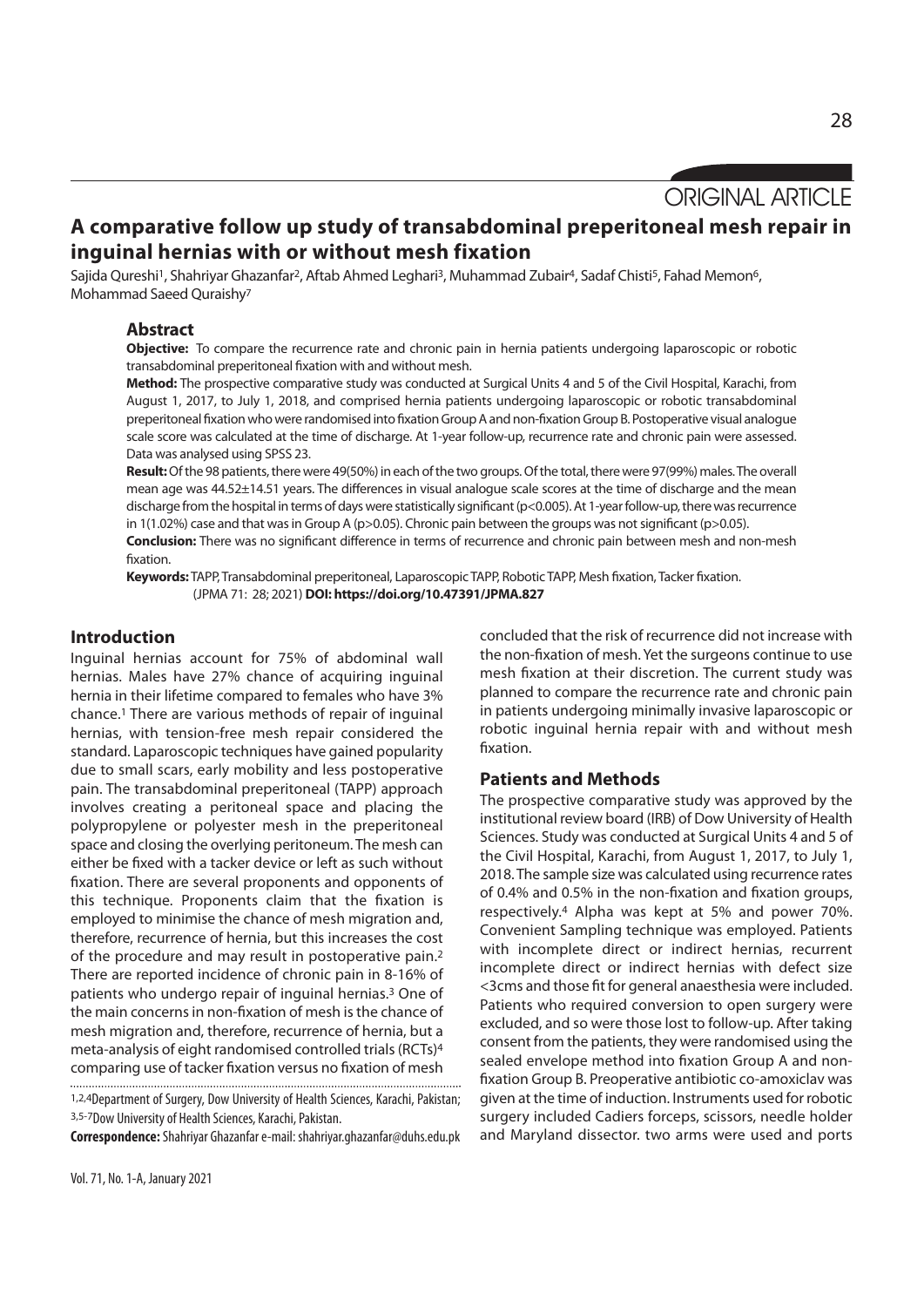placement were 12mm supra umbilicus, 8mm ports on each side of the umbilicus about 8cms from the camera port. An assistant port of 10mm was placed in the right hypochondrium. For laparoscopic procedure, 3 ports were used; one 10mm camera port above the umbilicus, and two ports about 4-finger-breadths on each side of the camera port. One of the ports was 10mm and the other 5mm. Absorbable tacker (AbsorbaTackTM Covidien) or nonabsorbable tacker (Protack™ Covidien) were used for mesh fixation. A single tack was done above the bony prominence. Prolene Mesh 15x15cms was used and cut to the dimension of 9x13cms in all the patients. Peritoneum was closed with prolene suture. Postoperatively oral antibiotic was continued for 3 days. Analgesic ketorolac 30mg intravenously (IV) was given twice daily on the first postoperative day. Afterwards, oral analgesic diclofenec sodium 50mg was prescribed twice daily for 3 days. Pain was assessed using visual analogue scale (VAS) score at the time of discharge which was done on the 1st postoperative day, but was extended in case of severe pain. Patients were followed up on day 10 for wound and stitches inspection, and subsequently at 1 year till June 2019 to check for chronic pain and recurrence. Cunningham et al.5 criteria was used to classify chronic pain postoperatively. Pain was labeled as mild if there was mild occasional pain or discomfort that did not limit activity; moderate pain which prevented return to preoperative activities; and severe pain that was incapacitating at frequent intervals or interfered with daily activities. Only moderate and severe pain levels were taken as significant chronic pain in all the patients on follow-up visits.

Data was analysed using SPSS 23.Continuous variables were expressed as mean±standard deviation (SD), while categorical variables were expressed as frequencies and percentages. Normally-distributed data was analyzed using Independent Student t test between the groups. Categorical variables were compared using Chi-square test. P<0.05 was considered statistically significant.

#### **Results**

Of the 98 patients, there were 49(50%) in each of the two groups. Of the total, there were 97(99%) males. The overall mean age was 44.52±14.51 years (range: 17-71 years). Right indirect inguinal hernia was the most common diagnosis 27(27.5) (Table 1), and robotic TAPP with tacker was the most commonly done procedure 47(48%) (Table 2). The VAS score at the time of discharge in Group A was 2.43 $\pm$ 0.54 and it was 2.10 $\pm$ 0.58 in Group B (p=0.005). The mean discharge time from the hospital in Group A was  $1.49\pm0.50$  days and it was  $1.10\pm0.30$  days in Group B (p<0.001). There was only 1(1.02%) recurrence at 1-year follow-up and that was in Group A (p>0.05). At 1-year S. Qureshi, S. Ghazanfar, A.A. Leghari, et al.

**Table-1:** Diagnosis of the subjects (n=98).

|                                            | $n$ (%)  |
|--------------------------------------------|----------|
| Right indirect inquinal hernia             | 27(27.6) |
| Left indirect inquinal hernia              | 22(22.4) |
| Right direct inquinal hernia               | 15(15.3) |
| Left direct inquinal hernia                | 10(10.2) |
| Bilateral direct inguinal hernia           | 9(9.2)   |
| Bilateral indirect inquinal hernia         | 8(8.2)   |
| Right indirect and direct inguinal hernia  | 3(3.1)   |
| Left recurrent inquinal hernia             | 2(2.0)   |
| Bilateral recurrent direct inquinal hernia | 1(1.0)   |
| Right recurrent inguinal hernia            | 1(1.0)   |

**Table-2:** Procedure done on the patients.

|                                  | n(% )     |
|----------------------------------|-----------|
| <b>Robotic TAPP without tack</b> | 20(20.4)  |
| Robotic TAPP with tack           | 47 (48.0) |
| Lap TAPP without tack            | 29(29.6)  |
| Lap TAPP with tack               | 2(2.0)    |
| Total                            | 98 (100)  |

TAPP: Transabdominal preperitoneal

**Table-3:** Inter-group variables (n=98).

|                          | Group A<br><b>Mesh fixation</b> | <b>Group B</b><br><b>No Mesh fixation</b> | p-value<br><b>Odds ratio (OR)</b> |
|--------------------------|---------------------------------|-------------------------------------------|-----------------------------------|
| Age in years             | $50.57 + 11.42$                 | $38.47 + 14.63$                           | < 0.0001                          |
| VAS score at discharge   | $2.43 + 0.54$                   | $2.10 \pm 0.58$                           | 0.005                             |
| Hospitalization in days  | $1.49 + 0.50$                   | $1.10 \pm 0.30$                           | < 0.0001                          |
| Chronic pain at 1 yr (n) | 4/49 (8.16%)                    | 3/49 (6.12%)                              | 0.50(0R1.36)                      |
| Recurrence (n)           | 1/49 (2.04%)                    | 0                                         |                                   |

OR: Odds ratio; VAS: Visual analogue scale.

follow-up there was no pain in 34(69.4%), mild 11(22.5%), moderate 2(4%) and severe 2(4%) in Group A, while the corresponding values in Group B were 41(83.7%), 5(10.2%), 2(4%) and 1(2%) (p=0.35). Clinically significant chronic pain was seen in 4(8.16%) patients in Group A and 3(6.12%)in Group B (p=0.50). The mean age of patient with chronic pain was 43.86±13.96 years compared to patients with no pain 44.57±14.63 (p=0.58) (Table 3).

### **Discussion**

The prospective study was conducted to compare the frequency of chronic pain and recurrence in patients treated with either mesh fixation or non-fixation in hernia patients. Various studies quote 10-12% risk of chronic pain that impairs daily activities following open hernia repair surgery using mesh, and around 4-5% in patients undergoing laparoscopic repair.6,7 A study 6 showed a mean VAS score of 3.9 vs 1.6 in mesh fixation and nonfixation groups at 24 hours after surgery(p<0.0001), implying that patients without mesh fixation had less postoperative pain. The same trend was also seen in the current study.